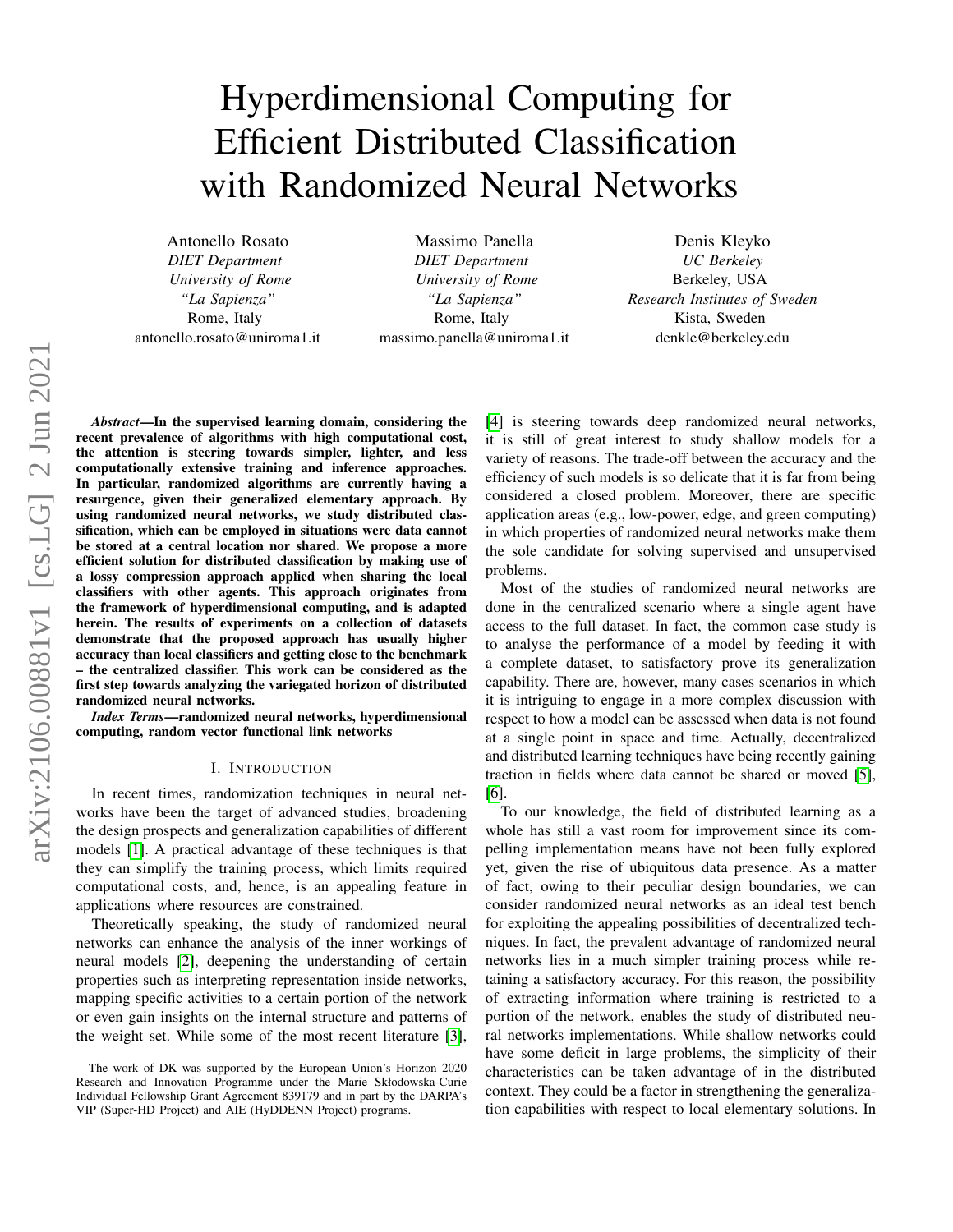particular, in an interconnected network of local agents, where each agent is a randomized neural network with access to its own subset of training data, the randomized weights can be shared amongst the agents. Training data available to the agent can be used to train the rest of the local model. The agent could use its local mode for inference as is but it is expected that it will benefit from getting the additional information about the local models of other agents. This scenario stems from the following consideration: data is ubiquitous and computational power is scattered all around us. In other words, it is hard to assume that training data can always be gathered in a single place and it is unlikely to rely on a single centralized agent for handling and analyzing it. Therefore, our main focus is to set up a framework in which different agents (i.e., nodes in the network) make use of local training samples to train their own local model, and then sharing some information about their trainable connections (but no training samples) with each other to enhance local predictions. Our approach hinges on principles and premises which are also studied in the Federated Learning (FL) framework. Namely, the availability of raw data only at local agents (i.e., "siloed data") and the impossibility of sharing such raw data are common aspects of both FL and distributed learning. In fact, depending on the definition used, there are certain aspects which might differ; in particular, in our work, there is an absence of a "master" agent orchestrating the training, which is often present in FL. This fundamental distinction makes our work challenging in several aspects (computation, combination) which are specific to the fully distributed framework.

In this setting, the main contribution of this paper is a lossy compression approach based on hyperdimensional computing, which allows us decrease the amount of information being exchanged between the agents. As demonstrated by the empirical experiments, the proposed approach achieves a trade-off between the improvement in performance when compared to the local models and communication overheads necessary for information exchange between the agents.

The paper is structured as follows. Section [II](#page-1-0) describes methods used for the proposed approach. The experimental setup and materials are presented in Section [III.](#page-4-0) Section [IV](#page-5-0) is devoted to experimental results on different variations of the proposed approach. The results are discussed in Section [V.](#page-6-0) Section [VI](#page-8-6) presents the concluding remarks.

## II. METHODS

## <span id="page-1-0"></span>*A. Hyperdimensional Computing*

Hyperdimensional computing, also known as Vector Symbolic Architectures (HDC/VSA) [\[7\]](#page-8-7)–[\[12\]](#page-8-8), is a family of computational frameworks based on random distributed representations, which are capable of exhibiting the behavior of both a symbolic and a neural nature in a high-dimensional space. Vectors of high (but fixed) dimensionality (denoted as D) are the basis for representing information in HDC/VSA. We refer to them as hypervectors. The information is distributed across hypervectors components, therefore, hypervectors use distributed representations [\[13\]](#page-8-9), which are contrary to the localist representations [\[14\]](#page-8-10) since any subset of the components can be interpreted. It is worth noting that an important property of high-dimensional spaces is that, with an extremely high probability, all random hypervectors are approximately orthogonal to each other.

HDC/VSA also defines a set of operations to manipulate hypervectors. In this paper, we use two key operations: binding and superposition. The binding operation is used to associate two hypervectors together. The result of binding is another hypervector. Here, we will use two implementations of the binding operation. First, in the Multiply-Add-Permute framework [\[9\]](#page-8-11), the result of binding (denoted as z) two hypervectors **x** and **y** is calculated as follows:  $z = x \odot y$ , where  $\odot$  denotes the binding operation, since it is implemented by componentwise multiplication. Another implementation via the circular convolution is presented in Section [II-E.](#page-3-0) An important property of the binding operation is that the resultant hypervector z is approximately orthogonal to the hypervectors being bound.

The superposition operation combines several hypervectors into a single hypervector. In contrast to the binding operation, the hypervector resulting from the superposition operation is similar to all component hypervectors, which allows storing information in hypervectors [\[15\]](#page-8-12), [\[16\]](#page-9-0). Its simplest realization is a component-wise addition. We will use this realization for the compression procedure in Section [II-E.](#page-3-0) Other realizations of the superposition operation would usually involve the component-wise addition the first step. The disadvantage of the component-wise addition is that the vector space becomes unlimited so it is often practical to limit the range of values in the resultant hypervector. This, for example, can be done with a clipping function denoted as  $f_{\kappa}(*)$ :

$$
f_{\kappa}(x) = \begin{cases} -\kappa & x \leq -\kappa \\ x & -\kappa < x < \kappa, \\ \kappa & x \geq \kappa \end{cases}
$$
 (1)

where  $\kappa$  is a configurable threshold. The implementation via the clipping function is in particular useful for resourceefficient variants of neural networks such as Self-Organizing Maps [\[17\]](#page-9-1) and Echo State Networks [\[18\]](#page-9-2), [\[19\]](#page-9-3). This implementation is also used for a randomized neural network presented in the next section.

The above operations applied to distributed representations allow using HDC/VSA to produce vector associations that represent, e.g., compositional structures such as sequences [\[10\]](#page-8-13), sets [\[20\]](#page-9-4), state automata [\[21\]](#page-9-5), [\[22\]](#page-9-6), hierarchies, or predicate relations [\[7\]](#page-8-7), [\[8\]](#page-8-14), [\[23\]](#page-9-7). Please consult [\[24\]](#page-9-8) for a general overview. What is more important here is that HDC/VSA can solve a variety of learning tasks with comparable performance to conventional machine learning algorithms [\[25\]](#page-9-9)–[\[27\]](#page-9-10) or alternatively hypervectors can be used as an input to conventional machine learning algorithms [\[28\]](#page-9-11)–[\[32\]](#page-9-12).

In the next subsection, we present a particular example of how HDC/VSA were applied to modify a known machine learning algorithm.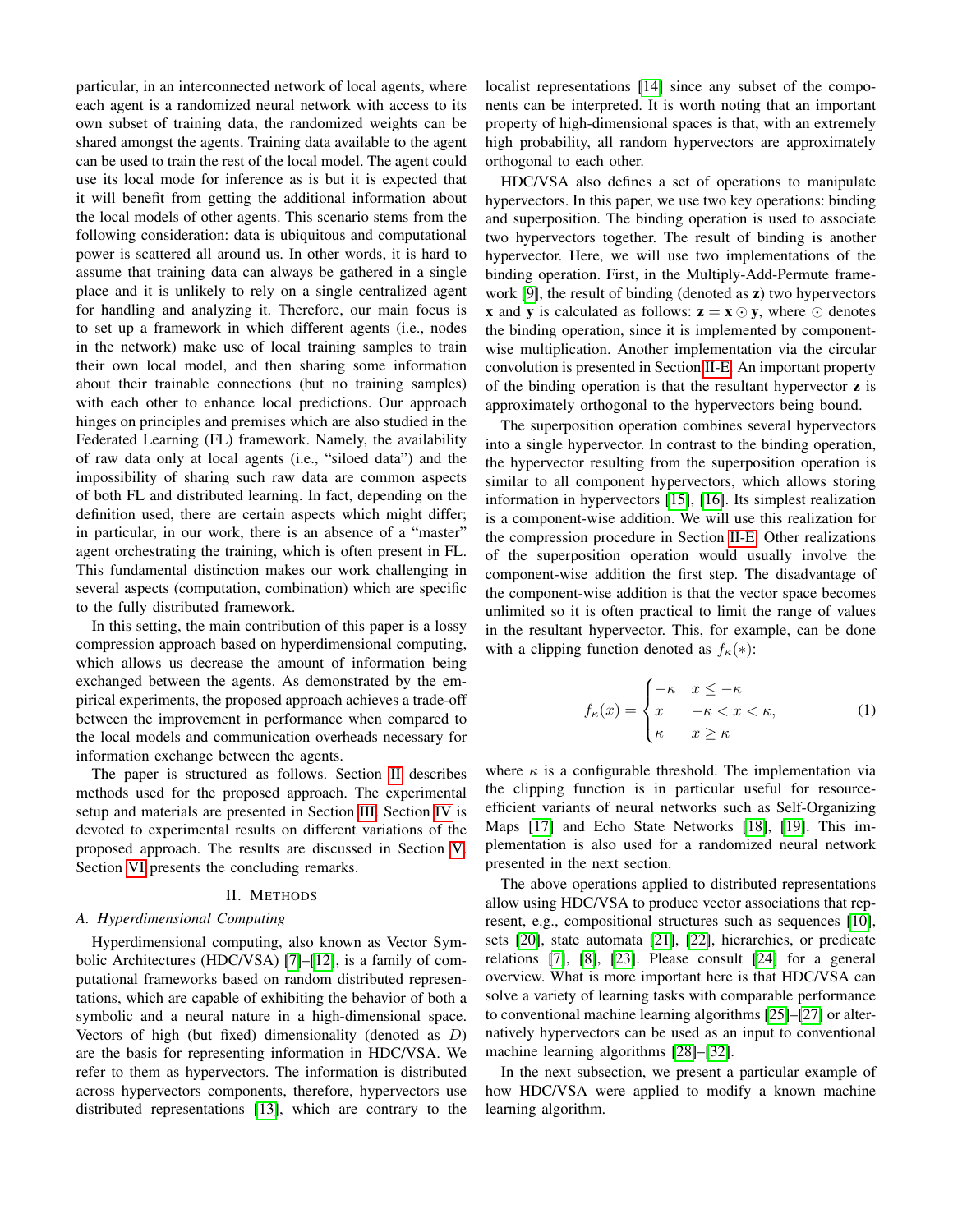<span id="page-2-0"></span>

Fig. 1: Overview of the RVFL network used in this work.

## *B. Random Vector Functional Link networks*

As a model for randomized neural networks, here we use Random Vector Functional Link (RVFL) networks [\[33\]](#page-9-13) also known as Extreme Learning Machines [\[34\]](#page-9-14). In these feedforward neural networks, connections between the input and hidden layers are set at random and fixed during network's lifetime [\[35\]](#page-9-15). In the experiments, we used a recent modification of RVFL networks from [\[36\]](#page-9-16), which is based on the ideas from HDC/VSA to compute the activation values of the hidden layer from input features. Fig. [1](#page-2-0) illustrates the network's architecture.

The network begins by quantizing the values  $x_i$  of individual input features from the input sample  $\mathbf{x} \in [K \times 1]$ . Each feature is then represented in the form of D-dimensional bipolar hypervector using the thermometer code [\[37\]](#page-9-17). These hypervectors are collected in matrix  $\mathbf{F} \in [D \times K]$ . This step is called density-base representation layer in Fig. [1.](#page-2-0) The thermometer codes are going to be bound with random (but fixed) bipolar hypervectors assigned to each feature at the initialization step of the RVFL network. These  $K$  D-dimensional hypervectors are stored in a matrix  $\mathbf{W}^{\text{in}} \in [D \times K]$ . In Fig. [1,](#page-2-0)  $\mathbf{W}^{\text{in}}$  is indicated as fixed random connections between the densitybase representation and hidden layers. For the  $j$ th feature the result of the binding operation is simply  $\mathbf{W}_j^{\text{in}} \odot \mathbf{F}_j$ . This results gets fed into the hidden layer. The full activation of the hidden layer (denoted as  $h \in [D \times 1]$ ) is computed as:

$$
\mathbf{h} = f_{\kappa} \left( \sum_{j=1}^{K} \mathbf{W}_{j}^{\text{in}} \odot \mathbf{F}_{j} \right). \tag{2}
$$

Note that the clipping function here acts as an activation function and introduces the nonlinearity. Since the connections prior to the hidden layer are fixed, RVFL networks need to train only the classifier part of the network (trainable connections in Fig. [1\)](#page-2-0) located between the hidden and output layers. The next subsection describes this step.

## *C. Classifiers*

In this paper, we study two ways of forming the classifier (denoted as  $W<sup>out</sup>$ ) of the representations produced by the hidden layer. The first way is standard in RVFL networks [\[33\]](#page-9-13): it uses the result of the regularized least squares applied to hidden layer activations. The second way is common in HDC/VSA and relies on class centroids, which are formed by simply superimposing all hidden layer activations for the corresponding class. In our opinion, it is interesting to analyse the generalization capabilities of these two different approaches because they reach the solution to the classification problem by carrying out radically different operations. In particular, the centroid classification exploits the VSA high dimensionality to obtain Wout using a simpler, more elementary method. This might be especially desirable in resource-constrained devices.

Once  $W<sup>out</sup>$  is formed, to classify a given input sample  $x$ , the RVFL network first produces the activations of the hidden layer h. Then it computes the possible classification labels  $\hat{y}$ , corresponding to the activations of the output layer, as the dot product between  $\hat{y}$  and  $\mathbf{W}^{\text{out}}$ :  $\hat{y} = \mathbf{W}^{\text{out}}$ h. The predicted class corresponds to a component in  $\hat{y}$  whose activation is the largest; this mechanism is known as winner-takes-all. We now describe the two classifiers studied herein, which will be at the core of the experiments reported in Sec. [III](#page-4-0) and [IV.](#page-5-0)

*1) Regularized least squares classifier:* The output layer of an RVFL network corresponds to a classifier. The standard way to formulate the problem of obtaining the optimal values in  $W<sup>out</sup>$  is by minimizing the mean squared error between the ground truth and the output of the RVFL network. When solving classification problems, the ground truth is represented as one-hot vectors of the corresponding class labels (denoted as  $y \in [L \times 1]$ , where L denotes the number of classes in the problem. Activations of the hidden layer (h) for all  $M$ training samples are collected as rows in an activation matrix  $H \in [M \times D]$ . While the corresponding ohe-hot encodings y are collected in another matrix  $\mathbf{Y} \in [M \times L]$ .

Following this reasoning, the regularized least squares (RLS) classifier can be obtained in one analytic step using H and Y as:

<span id="page-2-1"></span>
$$
\mathbf{W}^{\text{out}} = (\mathbf{H}^{\top}\mathbf{H} + \lambda\mathbf{I})^{-1}\mathbf{H}^{\top}\mathbf{Y},
$$
 (3)

where  $\lambda$  is a regularization parameter;  $I \in [D \times D]$  is the identity matrix.  $D \times D$  matrix inverse dominates the computational complexity of [\(3\)](#page-2-1), which might be rather intense especially when  $D$  is getting large.

*2) Centroids classifier:* In HDC/VSA, the superposition operation is one of the key operations, so it is widely used for classifiers using centroids. In this case, the classifier  $W<sup>out</sup>$  consists of individual centroids where  $W<sup>out</sup><sub>i</sub>$  denotes the centroid for class  $i$ . The main idea with centroids is that they might provide high between-class variability (i.e., centroids for different classes are dissimilar to each other) while they would also have low within-class variability [\[38\]](#page-9-18). In other words, it is expected that hidden layer activations of class  $i$  are going to be very similar to their class centroid  $\mathbf{W}_{i}^{\text{out}}$ . A centroid of a class is computed simply from the hidden layer activations of the training samples, which belong to that class, as follows:

$$
\mathbf{W}_{i}^{\text{out}} = \frac{\sum_{\mathbf{h}^{(t)} \in i} \mathbf{h}^{(t)}}{\left\| \sum_{\mathbf{h}^{(t)} \in i} \mathbf{h}^{(t)} \right\|_{2}},\tag{4}
$$

where  $h^{(t)} \in i$  denotes that tth training sample is used to compute the centroid for class  $i$  only if this sample belongs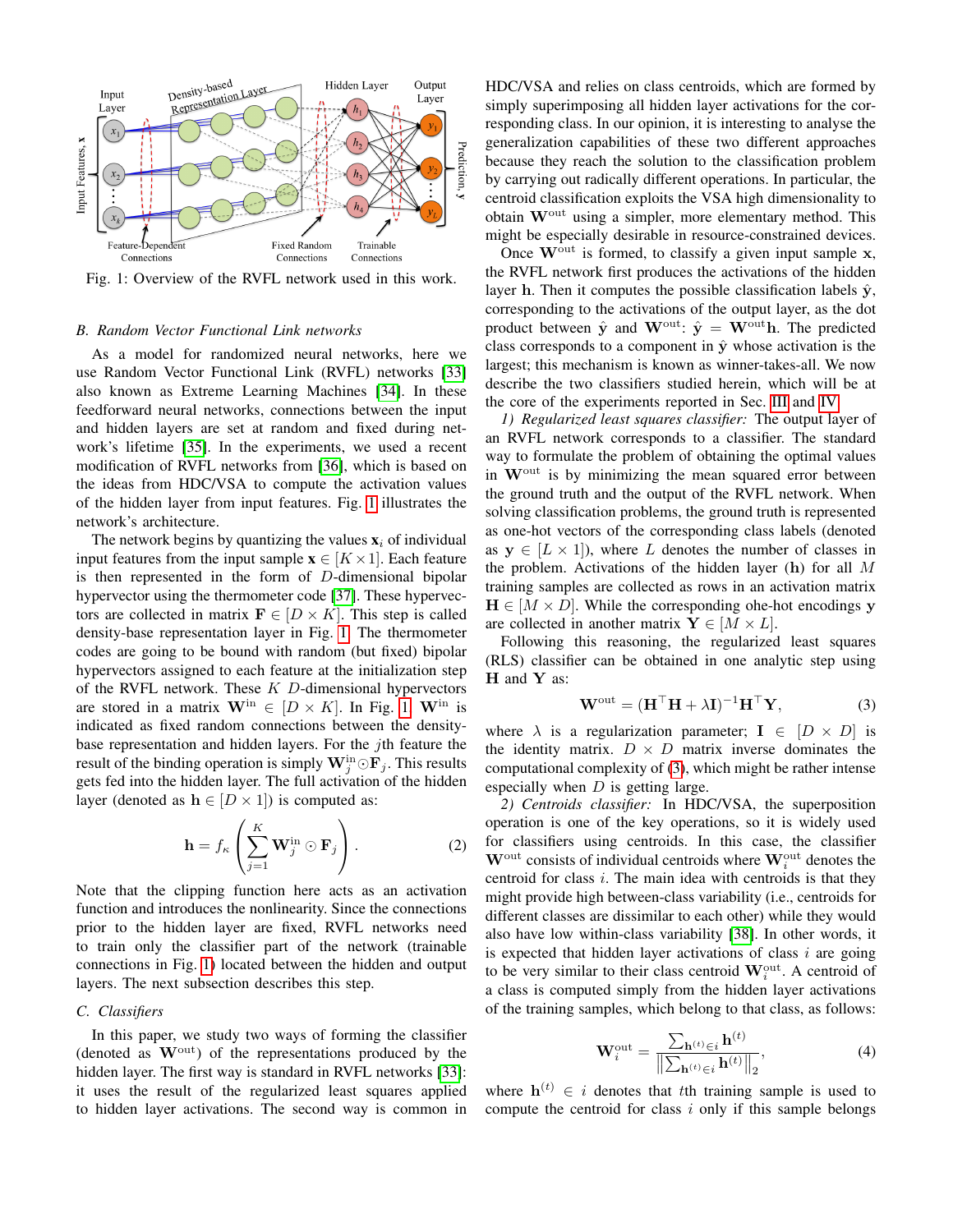to class  $i$ . The normalization is used to account for the fact that different classes might be represented by different number of training samples. In [\[39\]](#page-9-19), the centroids were used as an initial step for a more general classifier known as Generalized Learning Vector Quantization [\[40\]](#page-9-20) but here we limit ourselves to centroids only.

#### <span id="page-3-3"></span>*D. Distributed classification*

In Section [I,](#page-0-0) we already touched the reasons why a distributed approach is worth exploring. In this work, we limit our scope to the case where a set of agents is scattered in the space, forming a network. Each agent has its own computation and communication capabilities. Every agent gets its own local subset from a full dataset spread over the network. In our case, we consider these subsets being sampled independently without replacement from the full dataset<sup>[1](#page-3-1)</sup>. Moreover, the agents cannot share their training samples as it would hinder the pure distributed definition of the problem. They, however, are allowed to share information about their classifiers with each other.

Formalizing, we consider the training data  $\mathcal T$  being distributed over a network of  $N$  interconnected agents. The network of agents can be modeled as a directed graph  $\mathcal{G}(\mathcal{V}, \mathcal{E})$ , where  $V = \{1, ..., N\}$  is the set of the agents, and  $\mathcal E$  is the set of the edges. The connectivity of the graph is fixed and known a priori and can be described as a  $N \times N$  adjacency matrix denoted as  $\Omega$ ; where  $\Omega_{p,q} \neq 0$  if and only if agents  $p$  and  $q$  are connected. While there are several strategies to choose the weights of the connections, in the following, for the sake of simplicity, we will consider the undirected, fully connected graph ( $\Omega_{p,q} = 1, \forall p,q \in V$ ). Also, for the sake of working in a fully-distributed framework, we impose three additional constraints in the design of our approach:

- no agent is allowed to coordinate the training process;
- agents are not allowed sharing data samples;
- communication is allowed only between connected agents.

These principles do not restrict the proficiency of our proposal in its suitability to be employed in different distributed applications.

Next, we detail the means by which the distributed training procedure is carried out. First, each agent  $p$  obtains its own classifier  $\mathbf{W}^{\text{out}(p)}$  using agent's training samples. Second, each agent  $p$  has a set of neighbor agents  $S$  that are all the agents s for which  $\Omega_{p,s} \neq 0$ . Given the limitations placed for the purely distributed case, the crucial step is now for agent  $p$ to collect the information about the classifiers of its neighbor agents  $\mathbf{W}^{\text{out}(s|s \in \mathcal{S})}$ . Once these classifiers are collected, the agent can combine them together into an aggregated classifier,  $W^{\text{dist}(p)}$ . The aggregation is done by simply summing up all

<span id="page-3-1"></span><sup>1</sup>With this regard, other mechanisms can be used. We have chosen this as being the most straightforward one, giving us the ability to distill the consequence of the use of centroids classifier in the distributed scenario without introducing variations that would impede the direct comparison with the RLS classifier

<span id="page-3-2"></span>

Fig. 2: An example of the circular convolution operation.

the classifiers (including agent's own one) received from the neighbors:

$$
\mathbf{W}^{\text{dist}(p)} = \sum_{s \in \mathcal{S}} \mathbf{W}^{\text{out}(s)}.
$$
 (5)

We do not apply any iterative approach, avoiding to analyse the convergence by using something similar to a one shot average. In the proposed approach we consider two different ways of exchanging  $\mathbf{W}^{\text{out}(p)}$  between the agent. In the most straightforward case, they are shared as is. A more subtle case is when  $\mathbf{W}^{\text{out}(p)}$  is sent in the compressed form to save communication resources. The next subsection elaborates on the compression procedure.

## <span id="page-3-0"></span>*E. Compression of the classifier*

As discussed in the previous section, agents need to exchange information about locally computed versions of  $\mathbf{W}^{\text{out}(p)}$ . Since communicating information can be a costly operation we are interested in minimizing it. HDC/VSA can be seamlessly used to compress  $\mathbf{W}^{\text{out}}$  into a single D dimensional vectors. To do so we use HRR framework [\[7\]](#page-8-7). The first step is to form L hypervectors (do not confuse with  $W^{in}$ ) corresponding to key-value pairs where in each pair a value is a classifier for class i,  $\mathbf{W}_i^{\text{out}}$  while a key is a random hypervector corresponding to class i (denoted as  $K_i$ ). The key-value pair hypervector is formed via the binding operation, which in the HRR framework is implemented via the circular convolution. The circular convolution (denoted as  $\circledast$ ) can be seen as a compressed version of the outer product of vectors being bound. Fig. [2](#page-3-2) shows an example for three dimensions when performing the binding:

$$
\mathbf{z}=\mathbf{x}\circledast\mathbf{y}.
$$

The individual components of the result in z are calculated as:

 $z_0 = x_0y_0 + x_2y_1 + x_1y_2;$  $z_1 = x_1y_0 + x_0y_1 + x_2y_2;$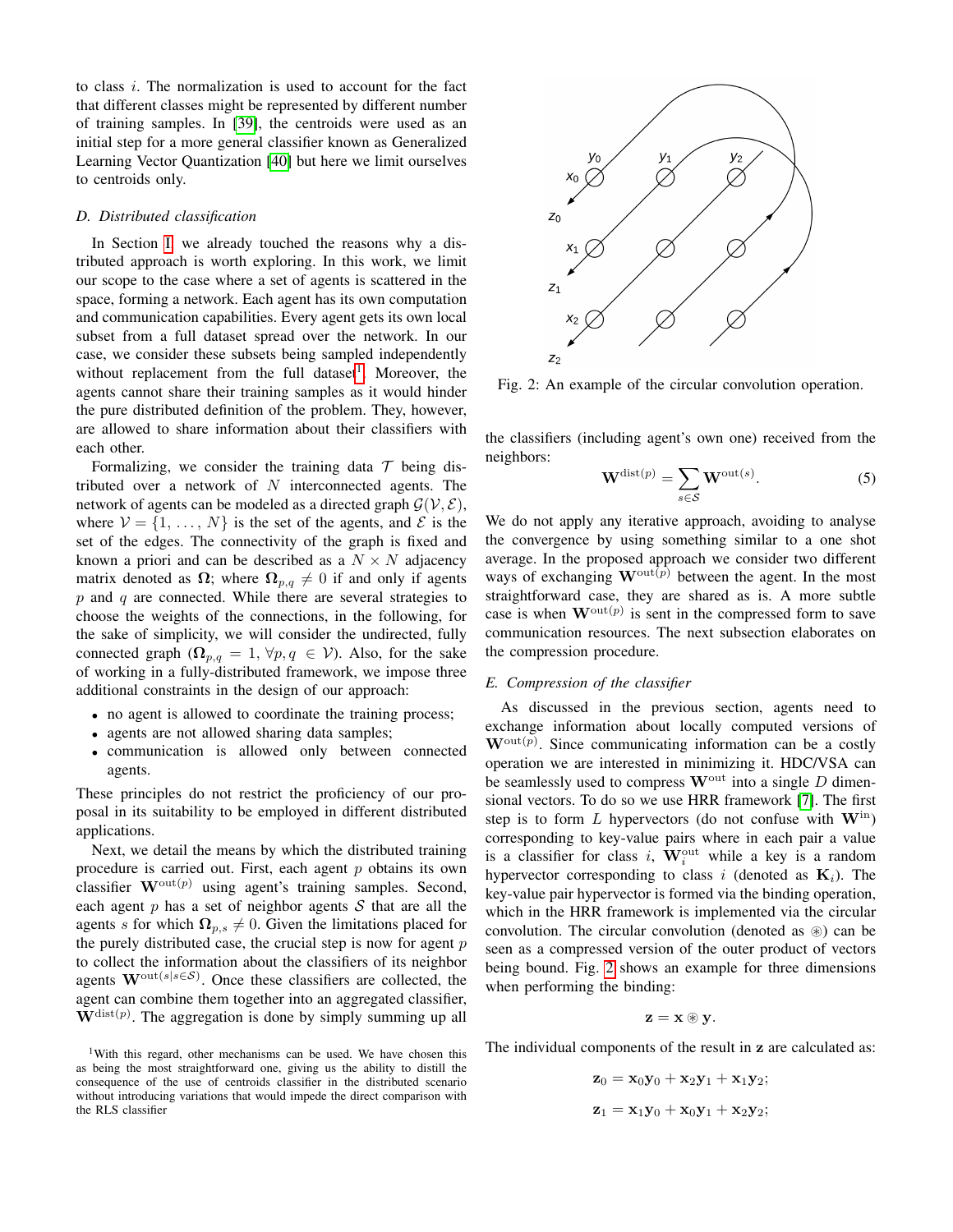$$
\mathbf{z}_2 = \mathbf{x}_2\mathbf{y}_0 + \mathbf{x}_1\mathbf{y}_1 + \mathbf{x}_0\mathbf{y}_2.
$$

In general case, the value of the *j*th component is calculated as:

$$
\mathbf{z}_j = \sum_{k=0}^{D-1} \mathbf{y}_k \mathbf{x}_{j-k} \mod D
$$

Thus, in our scenario, we form  $L$  (which has been already defined as the number of classes) bound hypervectors:  $K_i \otimes$  $\mathbf{W}_{i}^{\text{out}}$ . These hypervectors are used to form the compressed version of  $W<sup>out</sup>$  (denoted as w), which contains their superposition:

$$
\mathbf{w} = \sum_{i=1}^L \mathbf{K}_i \circledast \mathbf{W}_i^{\text{out}}.
$$

Hypervector w is the compression version of the classifier, which is going to be sent to other agents when exchanging the information in order to enhance the performance of local classifiers. It is worth noting that it is assumed that each agent will generate its own random matrix  $K$  storing key hypervectors but all agents will be able to regenerate  $K$  on their own. This is not an unrealistic assumption since  $K$  can be generated using, e.g., agent's ID as a seed to initialize a pseudorandom number generator.

When an agent receives w from some other agent  $q$  it has perform the decompression procedure to reconstruct the approximate version of  $W<sup>out</sup>$ . The decompression is done for each  $W_i^{\text{out}}$  using the inverse of the corresponding key hypervector<sup>[2](#page-4-1)</sup> of the agent q as follows:

$$
\hat{\mathbf{W}}^{\text{out}}_i \approx \mathbf{w} \circledast \mathbf{K}_i^{-1}.
$$

The reconstructed classifier  $\hat{W}^{\text{out}}$  is not going to be the exact replica of the original  $W<sup>out</sup>$  since the compression with the superposition operation is lossy, as other key-value pairs act as a crosstalk noise during the reconstruction process. Nevertheless, our hypothesis is that when combining  $\mathbf{W}^{\text{out}}$ from different agents, their crosstalk noise will average out without having a large effect on the classification results. Thus, this approach should act as a trade-off between the advantages of exchanging the information amongst agents and the communication overheads associated with this exchange.

## III. EXPERIMENTAL SETUP

## <span id="page-4-2"></span><span id="page-4-0"></span>*A. Materials*

For assessing the performance of the proposed approach, we carried out experiments on a collection of 121 benchmark classification datasets from the UCI Machine Learning Repository [\[41\]](#page-9-21). The collection was prepared as a part of the seminal work [\[42\]](#page-9-22). Here, we followed the same experimental protocol as in [\[42\]](#page-9-22). The only addition we introduced to the preprocessing of the datasets was the normalization of input features to the range  $[0, 1]$  prior to providing input samples to a network. There was no additional preprocessing other than that. In the experiments involving only the centralized version, we used the full collection. In experiments involving distribution of the datasets between agents, we had the need to discriminate the datasets based on their size. This was done by setting up a threshold to ensure there were at least some data points in each and every local subset. Therefore, we used only datasets with more than 1, 000 samples in the training part. There are 42 such datasets in the collection.

## *B. Setup*

In order to obtain a good grasp on what to expect from the proposed approach for distributed classification, we experimented with three different classification models introduced below.

*a) Centralized version:* this model simulates the situation where all training samples are gathered in a central location. The dataset is, thus, analyzed as a whole, and the performance is evaluated on a single RVFL network. It should be noted that this version is an extreme case benchmark where all the information is available to a single agent. Therefore, this model can be considered as a kind of "upper-bound" benchmark, in the sense that the other two versions below are expected to perform worse or on a par with it, given their limited access to the data. As explained in Section [I,](#page-0-0) there are practical scenarios where the centralized version might be infeasible.

*b) Local version:* the most elementary implementation of the proposed approach that we analyzed stems from the scattering of the computational power in the network of interconnected agents. In this case, each agent in the network is considered to have access only to local subset of the dataset, without the possibility of sharing any information with its neighbors. For evaluation purposes, in this version each subset of dataset is taken randomly without replacement from the full dataset, mimicking the real-world decentralized case.

*c) Distributed version:* this case represents the realization of the proposed approach to distributed classification, where the information flow among agents is restricted to the means already detailed in Sec. [II-D.](#page-3-3) We allow agents sharing their locally computed classifiers  $W<sup>out</sup>$  either as is or after a compression procedure (detailed in Section [II-E\)](#page-3-0). Also, in the case studied here, all agents can communicate with each other (i.e., the network is fully connected). This way enables isolating the effect of learning on decentralized dataset without taking into account additional consequences stemming from different protocols for sharing the information.

## *C. Hyperparameters*

The search of the  $(D, \lambda, \text{ and } \kappa)$  was done according to [\[42\]](#page-9-22) with the grid search for each dataset using the RLS classifier and the centralized version. D varied in the range  $[50, 1500]$ with step 50;  $\lambda$  varied in the range  $2^{[-10,5]}$  with step 1; and  $\kappa$  varied between  $\{1, 3, 7, 15\}$ . The chosen values were used for both classifiers and all the versions reported in the next section.

It is worth noting that for all considered models, it was assumed that the agents share the same values of  $W<sup>in</sup>$ , which were chosen equiprobably from  $\{-1, +1\}$ . Practically, it is easy to ensure the same  $W<sup>in</sup>$  by letting all agents to share

<span id="page-4-1"></span><sup>&</sup>lt;sup>2</sup>Please refer to [\[7\]](#page-8-7) for the details of constructing the inverse of  $\mathbf{K}_i$ .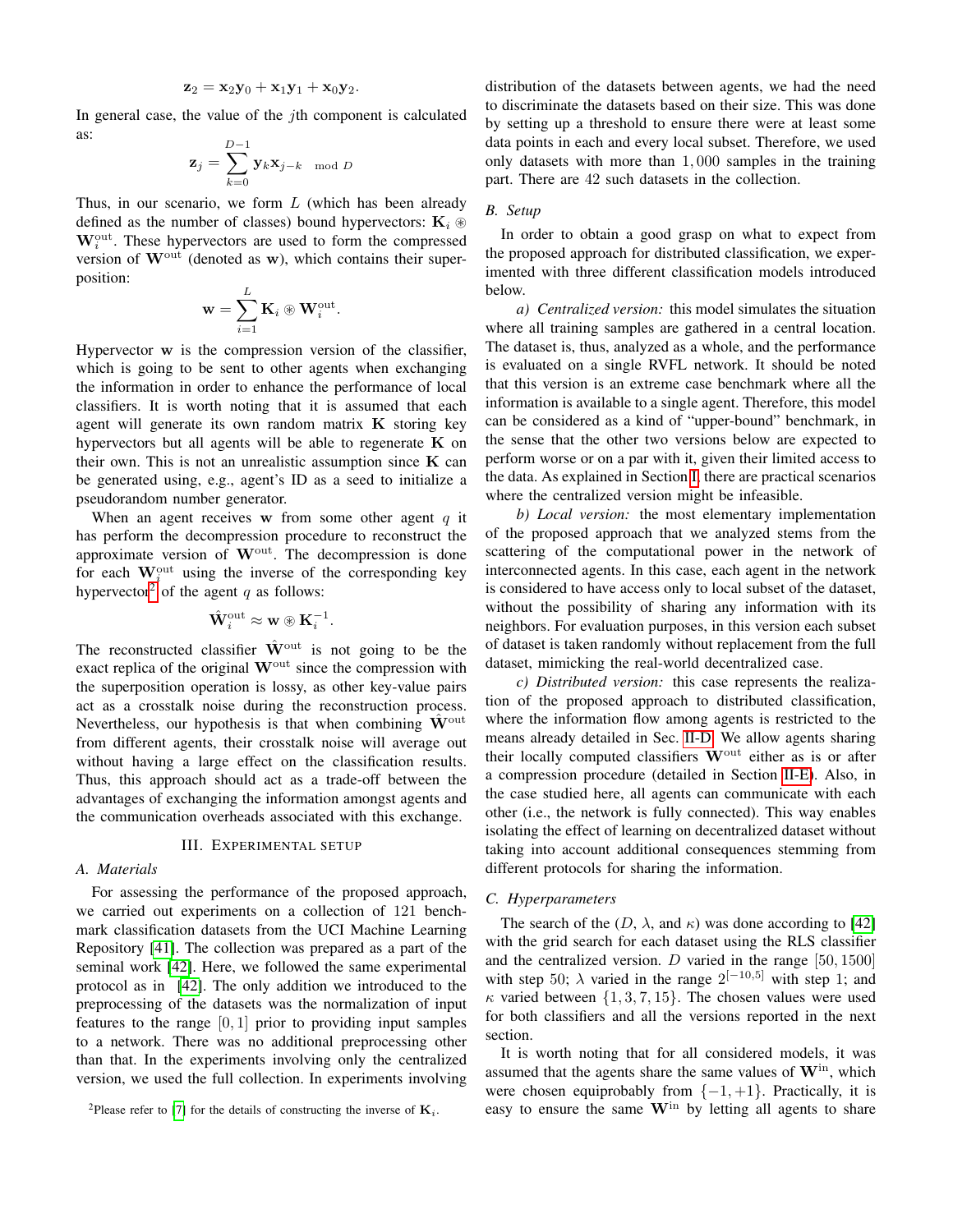<span id="page-5-1"></span>

Fig. 3: The cross-validation accuracy of RLS classifier (mean 0.80) against the centroids classifier (mean 0.70) on all 121 datasets. Each point corresponds to a dataset. The results were averaged over 10 simulation runs.

the same seed for their pseudorandom number generators. In order to avoid the influence of a particular random selection of Win on model's performance, all results reported below were averaged for 10 random initializations of  $W<sup>in</sup>$ .

## IV. EXPERIMENTS

## <span id="page-5-0"></span>*A. RLS vs. centroids in the centralized setup*

In this subsection, our goal is to compare the two classifiers considered in this study: RLS and centroids. To do so, we use the most standard setup – the centralized version. Since data is not distributed between agents, in this experiments we were able to use the full collection.

Fig. [3](#page-5-1) presents the results in the form of the cross-validated accuracies obtained by each of the classifiers. The Pearson correlation coefficient between the results obtained from the classifiers was 0.80, which indicates high dependence between the results. We could clearly see, however, that the RLS would usually outperform the predictions obtained from the centroids. In this regard, the average accuracy for the RLS was 0.80 while that for the centroids was only 0.70. At the same time, it is worth pointing out that there were numerous datasets where the centroids performed on a par with the RLS. For example, there were 32 datasets where the accuracy of the centroids was worse to less than 0.02 of the RLS accuracy. In other words, for approximately a quarter of the datasets, the centroids classifier was a viable option. This indicates that while being very simplistic, the centroids classifier could still be a useful approach.

## *B. Local and distributed vs. centralized versions: no compression*

In this subsection, our goal is to assess the difference between the local and distributed versions. We used the centralized version of the corresponding classifier as a baseline. No compression was used in the experiments reported herein.

<span id="page-5-2"></span>TABLE I: Average accuracies for different versions and classifiers.

|            |       | $N=1$ | $N=10$ | $N=50$ | $N = 100$ |
|------------|-------|-------|--------|--------|-----------|
| Cent.      | Local | 0.70  | 0.67   | 0.63   | 0.60      |
|            | Distr | 0.70  | 0.70   | 0.70   | 0.70      |
| <b>RLS</b> | Local | 0.83  | 0.74   | 0.66   | 0.62      |
|            | Distr | 0.83  | 0.82   | 0.80   | 0.78      |

To get a grasp on the performance of the distributed paradigm, we considered three different experiments, varying only the number of agents in the network N, in the set  $\{10, 50, 100\}$ . For every experiment, we used local independent subsets for both training and test, and then computed the average accuracy over the whole network of agents. In Fig. [4,](#page-6-1) the results are reported for the three values of  $N$  (columns in Fig. [4\)](#page-6-1) and two different classifiers (rows in Fig. [4\)](#page-6-1). The results are based on 42 datasets selected from the collection as described in Section [III-A.](#page-4-2)

The results allow us making several interesting observations. The main one is that the distributed version clearly performed better than the local one, bringing the performance very close to the centralized version. This is important since it justifies that the exchange of information between the agents had its positive impact for the classification performance. Getting into more specific observations, we see that, for both classifiers, local versions are getting noticeably worse with increased N. Table [I](#page-5-2) reports the average accuracies. Note that  $N = 1$ corresponds to the centralized version and local and distributed versions are equivalent to each other. This tendency is not unexpected since the data was split between the agents without replacement, which means that the amount of training samples provided to a single agent was decreasing with increased N. When it comes to the distributed classification, the results for the centroids classifier always matched the centralized version. This result is also expected since in our setup after exchanging their local centroids, each agent should obtain the exact replica of the centralized version classifier. The situation is more subtle with the RLS classifier. It is clear that for any number of agents the distributed version is better than the local one (see Table [I\)](#page-5-2). Interestingly, the relative improvement of the distributed version over the corresponding local version was increasing with N: 10.1%, 21.1%, and 25.8%, respectively. At the same time, we see that the results were decreasing with increased N. That is because aggregating together local RLS classifiers is not equivalent to computing a single classifier from the full dataset (the average accuracy of the centralized version was 0.83) and, therefore, we do not see exactly the same performance as in the case of the centroids classifier.

## *C. Distributed version with compression*

The fact that the distributed version without compression compares favorably to the local version makes it interesting to evaluate the performance of the distributed version with compression and assess it in relation to the results of the previous experiment.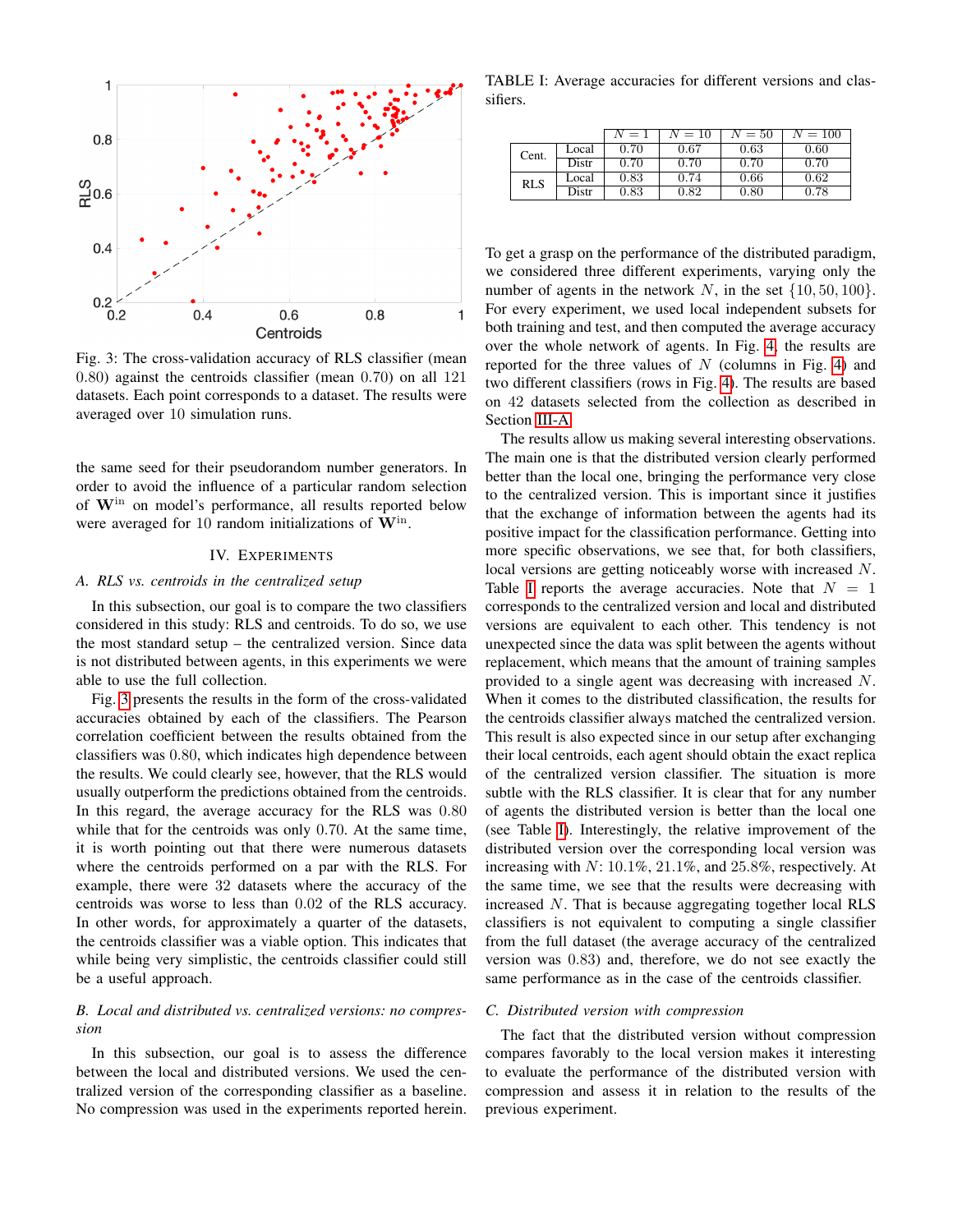<span id="page-6-1"></span>

Fig. 4: The cross-validation accuracy of the local and distributed version vs. the centralized version for three different number of agents ( $N \in \{10, 50, 100\}$ ). There was no compression for the distributed version. Upper panels: centroids classifier; Lower panels: RLS classifier. Each point corresponds to a dataset. The results were averaged over 10 simulation runs.

Fig. [5](#page-7-0) reports the results using the same datasets and format of presentation as in Fig. [4.](#page-6-1) Circle and square markers correspond to the results from the previous experiment for local and distributed (without compression) versions, respectively. Asterisk markers correspond to the results for the distributed version with compression.

respectively. Moreover, the difference in performance between the distributed version with and without compression was shrinking with  $N$  as the version without compression was better by 10.1%, 5.3%, and 4.0%, respectively.

### V. DISCUSSION

The centroids classifier provided some unexpected results since for some datasets the accuracy was higher than that of the centralized version. We conjecture that the cause of this effect should be the fact that for some of the datasets, the noise introduced by the compression procedure acted as some kind of regularization. Nevertheless, there were also datasets for which the distributed version with compression performed worse than the local one. However, the average accuracy for  $N = 10$  was the same as for the local version (0.67). For larger values of  $N$  the average accuracy was higher than for  $N = 10$  (0.70 for both  $N = 50$  and  $N = 100$ ), which demonstrated the tendency opposite to the local version where the average accuracy decreased for larger N. Moreover, the average accuracy of the distributed version with compression for  $N = 50$  and  $N = 100$  was the same (i.e., 0.70; Pearson correlation coefficient: 0.93) as for the distributed without compression and centralized versions.

## Similar to the centroids classifier, the average results for the RLS classifier for  $N = 10$  in the case of compression were the same as for the local version (0.74; Pearson correlation coefficient: 0.93). The results have, however, improved for larger values of  $N$  to 0.76 and 0.75, respectively. This results have the same trend as in the case of the distributed version without compression: the relative improvement over the local version was increasing with  $N: 0.0\%$ , 15.2%, and 20.1%,

## <span id="page-6-0"></span>*A. Related work*

In this work, we have considered two classifiers. The RLS classifier is a standard choice for the RVFL networks. The centroids classifier is less common because, as we have seen in the experimental results, its average accuracy was lower than that of the RLS classifier. At the same time, there were quite a few datasets, where the centroids classifier demonstrated comparable accuracy. When taking into account its simplicity, this explains why this classifier is often a common choice in HDC/VSA literature [\[43\]](#page-9-23)–[\[47\]](#page-9-24). Nevertheless, there is understanding that the centroids are not always the best choice of the classifier, which motivates to refine them using, e.g., the perceptron learning rule [\[48\]](#page-9-25)–[\[50\]](#page-9-26). A more general approach to classification, which is based on centroids, is Learning Vector Quantization [\[40\]](#page-9-20). It has recently been introduced in the context of HDC/VSA [\[39\]](#page-9-19) and it will be important to explore how the proposed approach will deal with the classifiers obtained via Learning Vector Quantization.

The compression procedure is similar in its spirit to the recent idea of using the binding and superposition operations of HDC/VSA to represent parameters of many deep neural networks in a single hypervector [\[51\]](#page-9-27). The difference in the presented procedure is that the classifier was reconstructed back from a single hypervector, which was not the case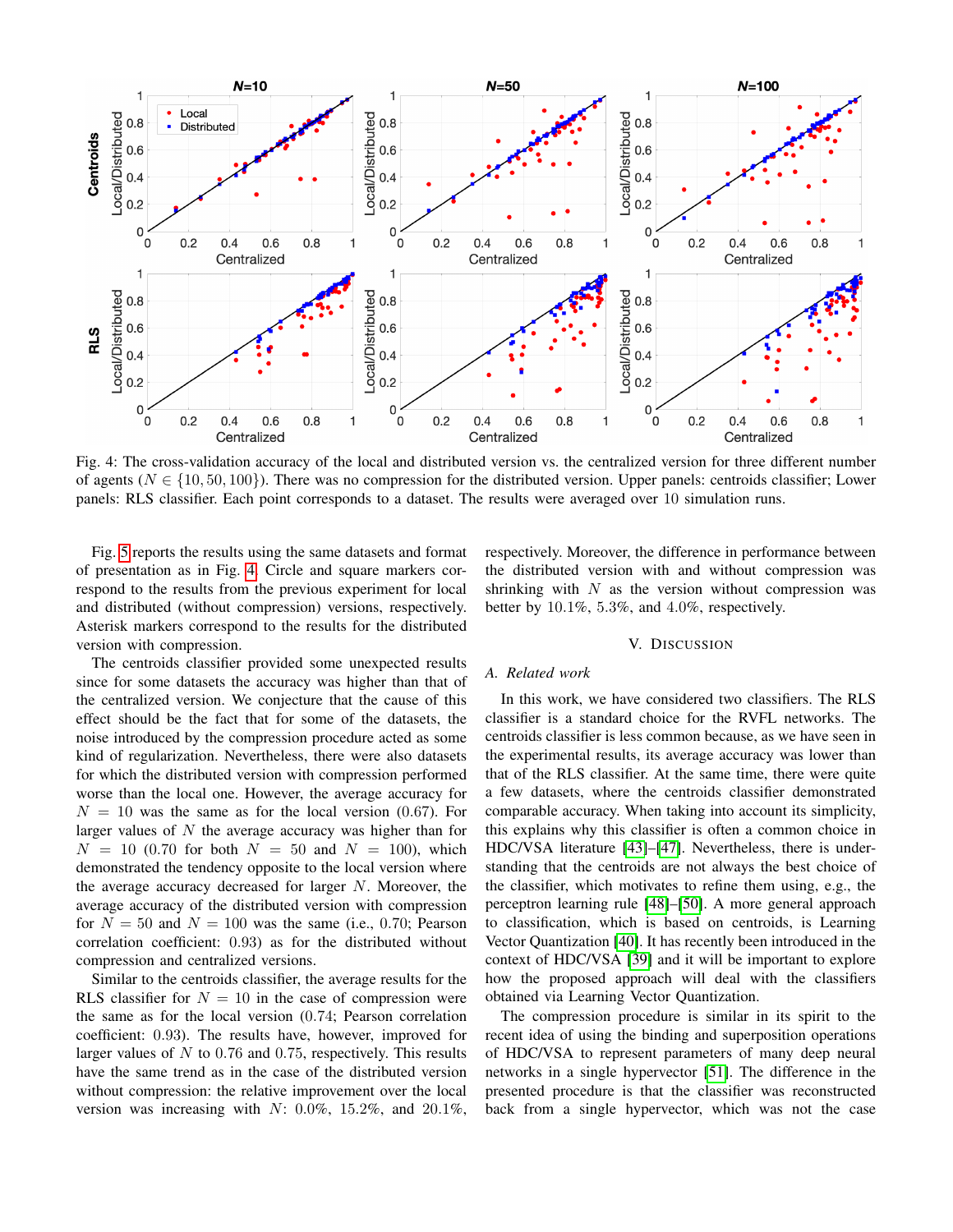<span id="page-7-0"></span>

Fig. 5: The cross-validation accuracy of the local and distributed version vs. the centralized version for three different number of agents ( $N \in \{10, 50, 100\}$ ). The results for the distributed version were obtained using the compression procedure from Section [II-E.](#page-3-0) Upper panels: centroids classifier; Lower panels: RLS classifier. Each point corresponds to a dataset. The results were averaged over 10 simulation runs.

in [\[51\]](#page-9-27). The attempts to apply HDC/VSA in the communication domain [\[52\]](#page-9-28)–[\[55\]](#page-9-29) are also related but there the goal would usually be to extract the data back from the hypervector without any losses, which is not the case in our scenario.

Regarding the distributed classification domain, there are some works worth mentioning, which are related to the proposed approach. First of all, let us discuss the works pertaining to distributed classification. In this field, most of the authors presented solution that can be ascribed to the broad field of wireless sensor networks. A good review of such applicative methods can be found in [\[56\]](#page-9-30).

In more specific terms, regarding purely distributed classification (i.e., considering only algorithms that do not imply a master/slave interaction nor sharing of data of any kind), there are several works proposing a detailed analysis of the communication and convergence of the global problem. For instance, in [\[57\]](#page-9-31) a distributed classification is studied, based on the Broad Learning System [\[58\]](#page-10-0), which is quite complex in its computation, since it involves optimizing the Broad Learning System via Alternative Direction Method of Multipliers (ADMM). In [\[59\]](#page-10-1) a decentralized classification solution is proposed, similar in is premises to ours, but the focus of the work is on parallel classification performance. Another work that focuses on a similar distributed approach, levering a divide-and-conquer logic, is [\[60\]](#page-10-2). In effect, such works studying the parallelization of a task on multiple agents in a network are more focused on analysing the scalability and convergence of the problem, veering from the actual distribution. Still regarding the diffusion of information through the network, in [\[61\]](#page-10-3) the probability distribution is the focus of this analysis, getting to the point of studying the complexity of the combination of unbalanced agents. While interesting in the general distributed framework, we believe that the simplicity of the network computation must be at the core of the distributed learning study. Similarly, works like [\[62\]](#page-10-4), in which the transfer of information among agents is carried out via sharing the gradients through backpropagation, are related to the present study, but do not offer a worth comparison in terms of intelligibility and effortlessness.

Moving to the specific distributed randomized network framework, there are some works in which this very scheme is studied. For instance, [\[63\]](#page-10-5) was one of the first works in which authors introduced a distributed RVFL scheme, but, differently from us, they derived it for sequential data. In [\[64\]](#page-10-6), a very similar technique has been studied, focusing on a single problem distributed in several agents, optimizing it via ADMM. As it is evident from this discussion, the ADMM is a well-known solution for distributed problems, and it is used also for more complex distributed network optimization [\[65\]](#page-10-7). By contrast, we want to examine not the optimization of the single problem, but how well a single agent can approximate the global result by only sharing some insights on the classification. Finally, it is worth mentioning a good framework studying a generalized, sparse, time varying implementation of parallel and distributed learning with neural networks [\[66\]](#page-10-8), to give to the reader a glimpse of a broader perspective on the problem.

In the context of HDC/VSA, there are a couple of studies [\[67\]](#page-10-9), [\[68\]](#page-10-10), which dealt with the case where a training dataset is distributed across the network but, in contrast to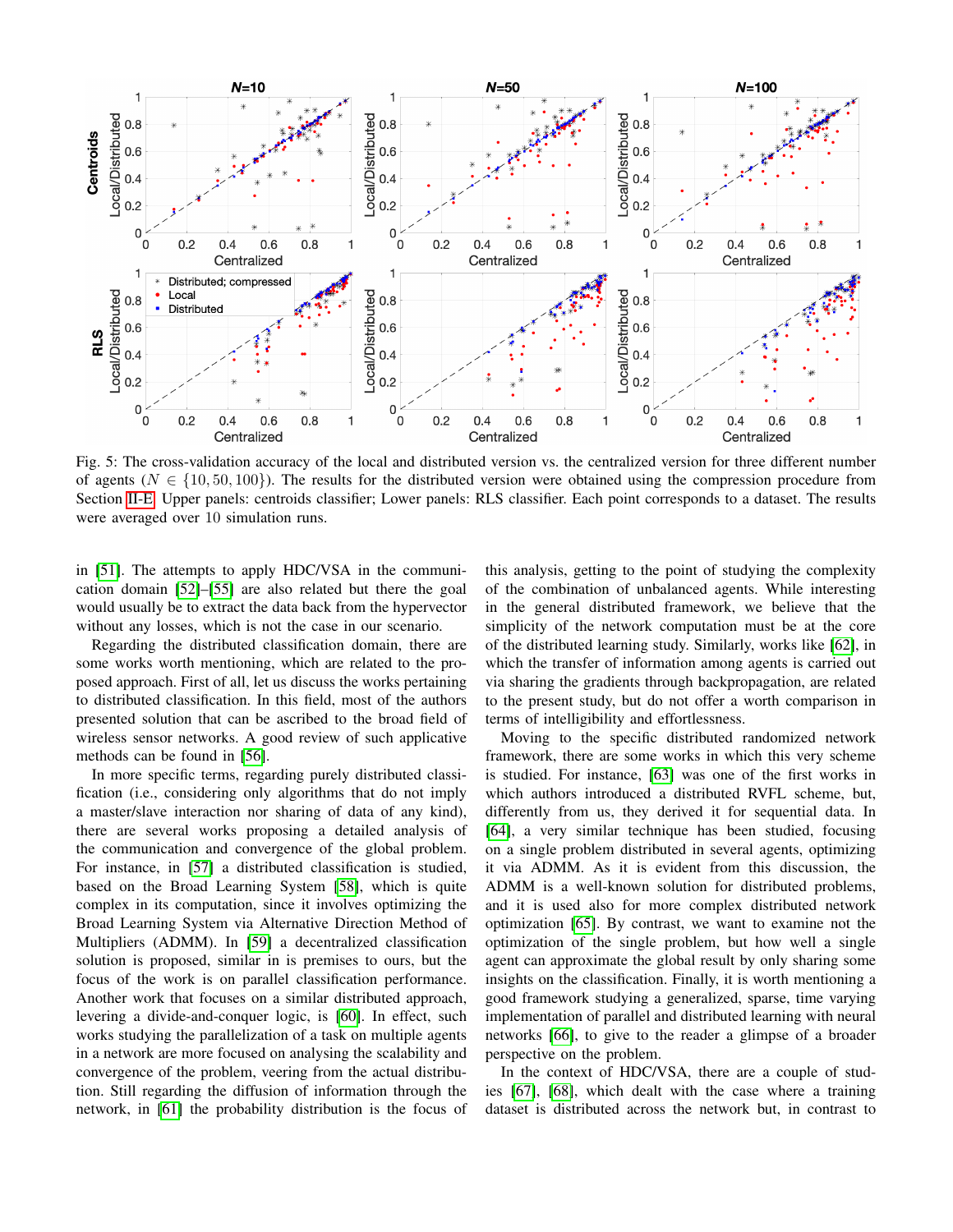this work, both studies assumed some centralization in their approaches.

## *B. Extension of the current work*

We have made several assumptions when performing the experiments in this study. While the current setup is very useful for proof of concept, it is important to extend it in the future work to be able to make stronger claims about the propose approach. Below, we indicate the directions for future work.

*a) Strategies for splitting data between agents:* In this study, we only considered the case when data was split between agents randomly without replacement. While it allowed us abstracting from the questions of exploring strategies for splitting data, this decision had an effect on the results since the average accuracy was decreasing with increased number of agents due to the shrinking number of training sample per agent. In the future work, we need to consider other scenarios such as sub-sampling the full dataset with replacement or allowing partial sharing of samples in the agents.

*b) Comparison with standard compression methods:* Here, we proposed to use of HDC/VSA operations as a way to compress agent's classifier before sharing it with its neighbors. We have compared the results with the version without compression to make a proof of concept of the idea but in the future work we will make a comparison with the standard compression methods in order to see how HDC/VSAbased approach position itself.

*c) Topology of the connectivity graph:* In this work, we have assumed fully connected graph as a topology between the agents. It is a simple and intuitive topology to work and experiment with but it is not very practical as it is often the case that all-to-all connectivity is not available. While reporting results for other topologies falls outside of the scope of this paper, investigating alternative choices of connectivity graph that better emulate real-world scenarios by restricting number of neighbors will be an important direction for future work. It will also be important to study how the aggregated classifiers converge with iterations of information exchange.

*d) Advanced classifiers:* In this paper, we used only two rather simple classifiers. Future work would benefit from considering more advanced approaches to form classifiers in RVFL networks (see, e.g., [\[69\]](#page-10-11), [\[70\]](#page-10-12)).

## VI. CONCLUSION

<span id="page-8-6"></span>In this paper, we have proposed to improve the efficiency of RVFL networks in distributed classification problems by employing ideas from the HDC/VSA frameworks. Notably, we considered a decentralized approach where the obtained classifiers are able to reach satisfactory results when dealing with local subsets of training data, even without sharing the actual data samples. In fact, we choose to employ the RVFL networks to further benefit from its simple design, while retaining the benefits of the fast training and simple RLS or centroids solution. In the work, we made use of the compression procedure, which uses the binding operation

(implemented via the circular convolution) to efficiently implement a distributed classification in which each local agent is able to reach a compelling classification accuracy without overcrowding the network. The results of the experiments carried out on fully connected networks with varying number of agents, have assessed the performance of the proposed approach with respect to the centralized and local versions. Furthermore, we highlighted the results expected in the case of relying on only the local version of a classifier, without sharing any information between the agents.

Certainly, to have a more comprehensive picture of the application of distributed learning theory to the randomized concepts, there are other areas which must be considered. Namely, the assumption of simply splitting the local subset should be challenged, while the variegated topologies the network can assume and other different compression techniques should be investigated. Nonetheless, we believe that this work is able to shine some light on how new paradigms of learning theory can be employed in diverse neural learning schemes, providing a solution to balancing the efficiency/accuracy equilibrium in such methods, which is still an open problem.

#### **REFERENCES**

- <span id="page-8-0"></span>[1] W. Cao, X. Wang, Z. Ming, and J. Gao, "A Review on Neural Networks with Random Weights," *Neurocomputing*, vol. 275, pp. 278–287, 2018.
- <span id="page-8-1"></span>[2] C. Gallicchio, J. D. Martín-Guerrero, A. Micheli, and E. Soria-Olivas, "Randomized Machine Learning Approaches: Recent Developments and Challenges," in *European Symposium on Artificial Neural Networks (ESANN)*, 2017, pp. 1–10.
- <span id="page-8-2"></span>[3] G. Montavon, W. Samek, and K.-R. Miller, "Methods for Interpreting and Understanding Deep Neural Networks," *Digital Signal Processing*, vol. 73, pp. 1–15, 2018.
- <span id="page-8-3"></span>[4] C. Gallicchio and S. Scardapane, "Deep Randomized Neural Networks," in *INNS Big Data and Deep Learning Conference (INNSBDDL)*, 2019, pp. 43–68.
- <span id="page-8-4"></span>[5] J. Verbraeken, M. Wolting, J. Katzy, J. Kloppenburg, T. Verbelen, and J. S. Rellermeyer, "A Survey on Distributed Machine Learning," *ACM Computing Surveys*, vol. 53, no. 2, pp. 1–33, 2020.
- <span id="page-8-5"></span>[6] A. Rosato, R. Altilio, and M. Panella, "Recent Advances on Distributed Unsupervised Learning," in *International Symposium on Neural Networks, (ISNN)*, 2016, pp. 77–86.
- <span id="page-8-7"></span>[7] T. A. Plate, *Holographic Reduced Representations: Distributed Representation for Cognitive Structures*. Stanford: Center for the Study of Language and Information (CSLI), 2003.
- <span id="page-8-14"></span>[8] D. A. Rachkovskij, "Representation and Processing of Structures with Binary Sparse Distributed Codes," *IEEE Transactions on Knowledge and Data Engineering*, vol. 3, no. 2, pp. 261–276, 2001.
- <span id="page-8-11"></span>[9] R. W. Gayler, "Multiplicative Binding, Representation Operators & Analogy," in *Advances in Analogy Research: Integration of Theory and Data from the Cognitive, Computational, and Neural Sciences*, 1998, pp. 1–4.
- <span id="page-8-13"></span>[10] P. Kanerva, "Hyperdimensional Computing: An Introduction to Computing in Distributed Representation with High-Dimensional Random Vectors," *Cognitive Computation*, vol. 1, no. 2, pp. 139–159, 2009.
- [11] S. I. Gallant and T. W. Okaywe, "Representing Objects, Relations, and Sequences," *Neural Computation*, vol. 25, no. 8, pp. 2038–2078, 2013.
- <span id="page-8-8"></span>[12] E. P. Frady, D. Kleyko, and F. T. Sommer, "Variable Binding for Sparse Distributed Representations: Theory and Applications,' *arXiv:2009.06734*, pp. 1–16, 2020.
- <span id="page-8-9"></span>[13] G. E. Hinton, J. L. McClelland, and D. E. Rumelhart, "Distributed Representations," in *Parallel Distributed Processing: Explorations in the Microstructure of Cognition: Foundations*, 1986, pp. 77–109.
- <span id="page-8-10"></span>[14] T. van Gelder, "Distributed vs. Local Representation," in *The MIT Encyclopedia of the Cognitive Sciences*, 1999, pp. 235–237.
- <span id="page-8-12"></span>[15] E. P. Frady, D. Kleyko, and F. T. Sommer, "A Theory of Sequence Indexing and Working Memory in Recurrent Neural Networks," *Neural Computation*, vol. 30, pp. 1449–1513, 2018.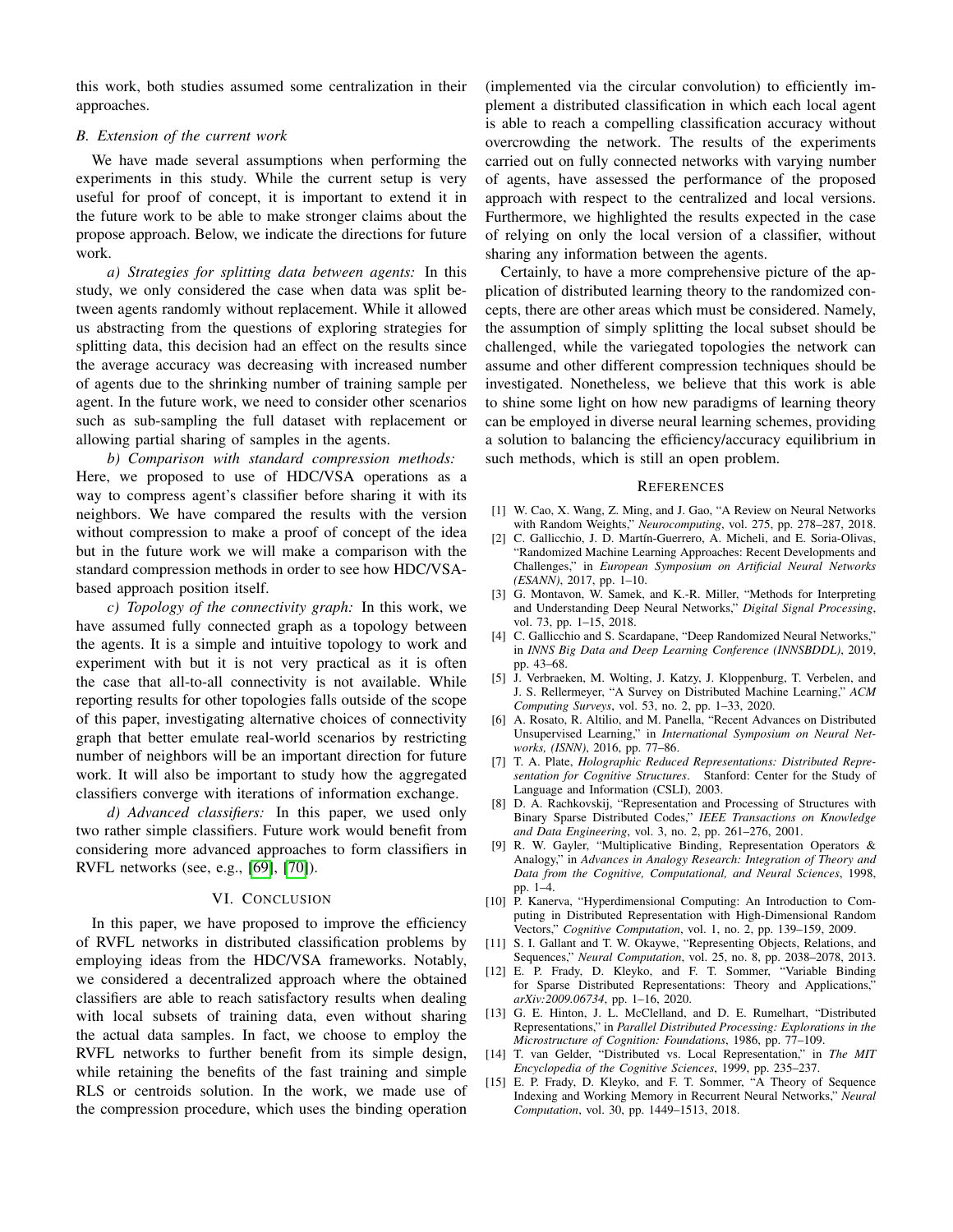- <span id="page-9-0"></span>[16] D. Kleyko, A. Rosato, E. P. Frady, M. Panella, and F. T. Sommer, "Perceptron Theory for Predicting the Accuracy of Neural Networks," *arXiv:2012.07881*, pp. 1–12, 2020.
- <span id="page-9-1"></span>[17] D. Kleyko, E. Osipov, D. De Silva, U. Wiklund, and D. Alahakoon, "Integer Self-Organizing Maps for Digital Hardware," in *International Joint Conference on Neural Networks (IJCNN)*, 2019, pp. 1–8.
- <span id="page-9-2"></span>[18] O. Nepomnyashchiy, A. Khantimirov, D. Galayko, and N. Sirotinina, "Method of Recurrent Neural Network Hardware Implementation," in *Computer Science On-line Conference: Artificial Intelligence and Bioinspired Computational Methods (CSOC)*, 2020, pp. 429–437.
- <span id="page-9-3"></span>[19] D. Kleyko, E. P. Frady, M. Kheffache, and E. Osipov, "Integer Echo State Networks: Efficient Reservoir Computing for Digital Hardware," *IEEE Transactions on Neural Networks and Learning Systems*, vol. PP, no. 99, pp. 1–14, 2020.
- <span id="page-9-4"></span>[20] D. Kleyko, A. Rahimi, R. W. Gayler, and E. Osipov, "Autoscaling Bloom Filter: Controlling Trade-off Between True and False Positives," *Neural Computing and Applications*, vol. 32, pp. 3675–3684, 2020.
- <span id="page-9-5"></span>[21] T. Yerxa, A. Anderson, and E. Weiss, "The Hyperdimensional Stack Machine," in *Cognitive Computing*, 2018, pp. 1–2.
- <span id="page-9-6"></span>[22] E. Osipov, D. Kleyko, and A. Legalov, "Associative Synthesis of Finite State Automata Model of a Controlled Object with Hyperdimensional Computing," in *Annual Conference of the IEEE Industrial Electronics Society (IECON)*, 2017, pp. 3276–3281.
- <span id="page-9-7"></span>[23] D. Kleyko, E. Osipov, M. Bjork, H. Toresson, and A. Oberg, "Fly-The-Bee: A Game Imitating Concept Learning in Bees," *Procedia Computer Science*, vol. 71, pp. 25–30, 2015.
- <span id="page-9-8"></span>[24] D. Kleyko, M. Davies, E. P. Frady, P. Kanerva, S. J. Kent, B. A. Olshausen, E. Osipov, J. M. Rabaey, D. A. Rachkovskij, A. Rahimi, and F. T. Sommer, "Vector Symbolic Architectures as a Computing Framework for Nanoscale Hardware," *arXiv*, pp. 1–28, 2021.
- <span id="page-9-9"></span>[25] A. Rahimi, P. Kanerva, L. Benini, and J. M. Rabaey, "Efficient Biosignal Processing Using Hyperdimensional Computing: Network Templates for Combined Learning and Classification of ExG Signals," *Proceedings of the IEEE*, vol. 107, no. 1, pp. 123–143, 2019.
- [26] D. Kleyko, A. Rahimi, D. A. Rachkovskij, E. Osipov, and J. M. Rabaey, "Classification and Recall with Binary Hyperdimensional Computing: Tradeoffs in Choice of Density and Mapping Characteristics," *IEEE Transactions on Neural Networks and Learning Systems*, vol. 29, no. 12, pp. 5880–5898, 2018.
- <span id="page-9-10"></span>[27] L. Ge and K. K. Parhi, "Classification using Hyperdimensional Computing: A Review," *IEEE Circuits and Systems Magazine*, vol. 20, no. 2, pp. 30–47, 2020.
- <span id="page-9-11"></span>[28] D. A. Rachkovskij, "Linear Classifiers based on Binary Distributed Representations," *Journal of Information Theories and Applications*, vol. 14, no. 3, pp. 270–274, 2007.
- [29] D. Kleyko, E. Osipov, D. D. Silva, U. Wiklund, V. Vyatkin, and D. Alahakoon, "Distributed Representation of n-gram Statistics for Boosting Self-Organizing Maps with Hyperdimensional Computing," in *International Andrei Ershov Memorial Conference on Perspectives of System Informatics (PSI)*, 2019, pp. 64–79.
- [30] T. Bandaragoda, D. D. Silva, D. Kleyko, E. Osipov, U. Wiklund, and D. Alahakoon, "Trajectory Clustering of Road Traffic in Urban Environments using Incremental Machine Learning in Combination with Hyperdimensional Computing," in *IEEE Intelligent Transportation Systems Conference (ITSC)*, 2019, pp. 1664–1670.
- [31] K. Shridhar, H. Jain, A. Agarwal, and D. Kleyko, "End to End Binarized Neural Networks for Text Classification," in *Workshop on Simple and Efficient Natural Language Processing (SustaiNLP)*, 2020, pp. 29–34.
- <span id="page-9-12"></span>[32] P. Alonso, K. Shridhar, D. Kleyko, E. Osipov, and M. Liwicki, "HyperEmbed: Tradeoffs Between Resources and Performance in NLP Tasks with Hyperdimensional Computing enabled Embedding of ngram Statisticss," in *International Joint Conference on Neural Networks (IJCNN)*, 2021, pp. 1–9.
- <span id="page-9-13"></span>[33] B. Igelnik and Y. Pao, "Stochastic Choice of Basis Functions in Adaptive Function Approximation and the Functional-Link Net," *IEEE Transactions on Neural Networks*, vol. 6, pp. 1320–1329, 1995.
- <span id="page-9-14"></span>[34] G. Huang, Q. Zhu, and C. Siew, "Extreme Learning Machine: Theory and Applications," *Neurocomputing*, vol. 70, no. 1-3, pp. 489–501, 2006.
- <span id="page-9-15"></span>[35] S. Scardapane and D. Wang, "Randomness in Neural Networks: an Overview," *Data Mining and Knowledge Discovery*, vol. 7, no. 2, pp. 1–18, 2017.
- <span id="page-9-16"></span>[36] D. Kleyko, M. Kheffache, E. P. Frady, U. Wiklund, and E. Osipov, "Density Encoding Enables Resource-Efficient Randomly Connected

Neural Networks," *IEEE Transactions on Neural Networks and Learning Systems*, vol. PP, no. 99, pp. 1–7, 2020.

- <span id="page-9-17"></span>[37] D. A. Rachkovskij, S. V. Slipchenko, E. M. Kussul, and T. N. Baidyk, "Sparse Binary Distributed Encoding of Scalars," *Journal of Automation and Information Sciences*, vol. 37, no. 6, pp. 12–23, 2005.
- <span id="page-9-18"></span>[38] J. Daugman, "The Importance of being Random: Statistical Principles of Iris Recognition," *Pattern Recognition*, vol. 36, pp. 279–291, 2003.
- <span id="page-9-19"></span>[39] C. Diao, D. Kleyko, J. M. Rabaey, and B. A. Olshausen, "Generalized Learning Vector Quantization for Classification in Randomized Neural Networks and Hyperdimensional Computing," in *International Joint Conference on Neural Networks (IJCNN)*, 2021, pp. 1–9.
- <span id="page-9-20"></span>[40] D. Nova and P. Estevez, "A Review of Learning Vector Quantization Classifiers," *Neural Computing and Applications*, vol. 25, pp. 511–524, 2013.
- <span id="page-9-21"></span>[41] D. Dua and C. Graff, "UCI machine learning repository," 2017. [Online]. Available:<http://archive.ics.uci.edu/ml>
- <span id="page-9-22"></span>[42] M. Fernández-Delgado, E. Cernadas, S. Barro, and D. Amorim, "Do we Need Hundreds of Classifiers to Solve Real World Classification Problems?" *Journal of Machine Learning Research*, vol. 15, no. 90, pp. 3133–3181, 2014.
- <span id="page-9-23"></span>[43] A. Rahimi, P. Kanerva, and J. M. Rabaey, "A Robust and Energy-Efficient Classifier Using Brain-Inspired Hyperdimensional Computing,' in *IEEE/ACM International Symposium on Low Power Electronics and Design (ISLPED)*, 2016, p. 64–69.
- [44] F. R. Najafabadi, A. Rahimi, P. Kanerva, and J. M. Rabaey, "Hyperdimensional Computing for Text Classification," in *Design, Automation Test in Europe Conference Exhibition (DATE)*, 2016, pp. 1–1.
- [45] A. Rahimi, S. Benatti, P. Kanerva, L. Benini, and J. M. Rabaey, "Hyperdimensional Biosignal Processing: A Case Study for EMG-Based Hand Gesture Recognition," in *IEEE International Conference on Rebooting Computing (ICRC)*, 2016, pp. 1–8.
- [46] O. Räsänen and S. Kakouros, "Modeling Dependencies in Multiple Parallel Data Streams with Hyperdimensional Computing," *IEEE Signal Processing Letters*, vol. 21, no. 7, pp. 899–903, 2014.
- <span id="page-9-24"></span>[47] O. Yilmaz, "Symbolic Computation Using Cellular Automata-Based Hyperdimensional Computing," *Neural Computation*, vol. 27, no. 12, pp. 2661–2692, 2015.
- <span id="page-9-25"></span>[48] M. Imani, D. Kong, A. Rahimi, and T. Rosing, "VoiceHD: Hyperdimensional Computing for Efficient Speech Recognition," in *IEEE International Conference on Rebooting Computing (ICRC)*, 2017, pp.  $1 - 8$ .
- [49] M. Imani, J. Morris, S. Bosch, H. Shu, G. D. Micheli, and T. Rosing, "AdaptHD: Adaptive Efficient Training for Brain-Inspired Hyperdimensional Computing," in *IEEE Biomedical Circuits and Systems Conference (BIOCAS)*, 2019, pp. 1–4.
- <span id="page-9-26"></span>[50] Y. Kim, M. Imani, and T. S. Rosing, "Efficient Human Activity Recognition Using Hyperdimensional Computing," in *International Conference on the Internet of Things (IOT)*, 2018, pp. 1–6.
- <span id="page-9-27"></span>[51] B. Cheung, A. Terekhov, Y. Chen, P. Agrawal, and B. A. Olshausen, "Superposition of Many Models into One," in *Advances in Neural Information Processing Systems (NeurIPS)*, 2019, pp. 10 868–10 877.
- <span id="page-9-28"></span>[52] P. Jakimovski, H. R. Schmidtke, S. Sigg, L. W. F. Chaves, and M. Beigl, "Collective Communication for Dense Sensing Environments," *Journal of Ambient Intelligence and Smart Environments*, vol. 4, no. 2, pp. 123– 134, 2012.
- [53] D. Kleyko, N. Lyamin, E. Osipov, and L. Riliskis, "Dependable MAC Layer Architecture based on Holographic Data Representation using Hyper-Dimensional Binary Spatter Codes," in *Multiple Access Communications (MACOM)*, ser. Lecture Notes in Computer Science, vol. 7642, 2012, pp. 134–145.
- [54] H. Kim, "HDM: Hyper-Dimensional Modulation for Robust Low-Power Communications," in *IEEE International Conference on Communications (ICC)*, 2018, pp. 1–6.
- <span id="page-9-29"></span>[55] C. Simpkin, I. Taylor, G. A. Bent, G. de Mel, S. Rallapalli, L. Ma, and M. Srivatsa, "Constructing Distributed Time-critical Applications using Cognitive Enabled Services," *Future Generation Computer Systems*, vol. 100, pp. 70–85, 2019.
- <span id="page-9-30"></span>[56] J. Park, S. Samarakoon, A. Elgabli, J. Kim, M. Bennis, S.-L. Kim, and M. Debbah, "Communication-Efficient and Distributed Learning over Wireless Networks: Principles and Applications," *Proceedings of the IEEE*, pp. 1–24, 2021.
- <span id="page-9-31"></span>[57] Y. Zhai and Y. Liu, "Distributed Broad Learning System," in *International Conference on Machine Learning and Computing (ICMLC)*, 2020, pp. 567–573.